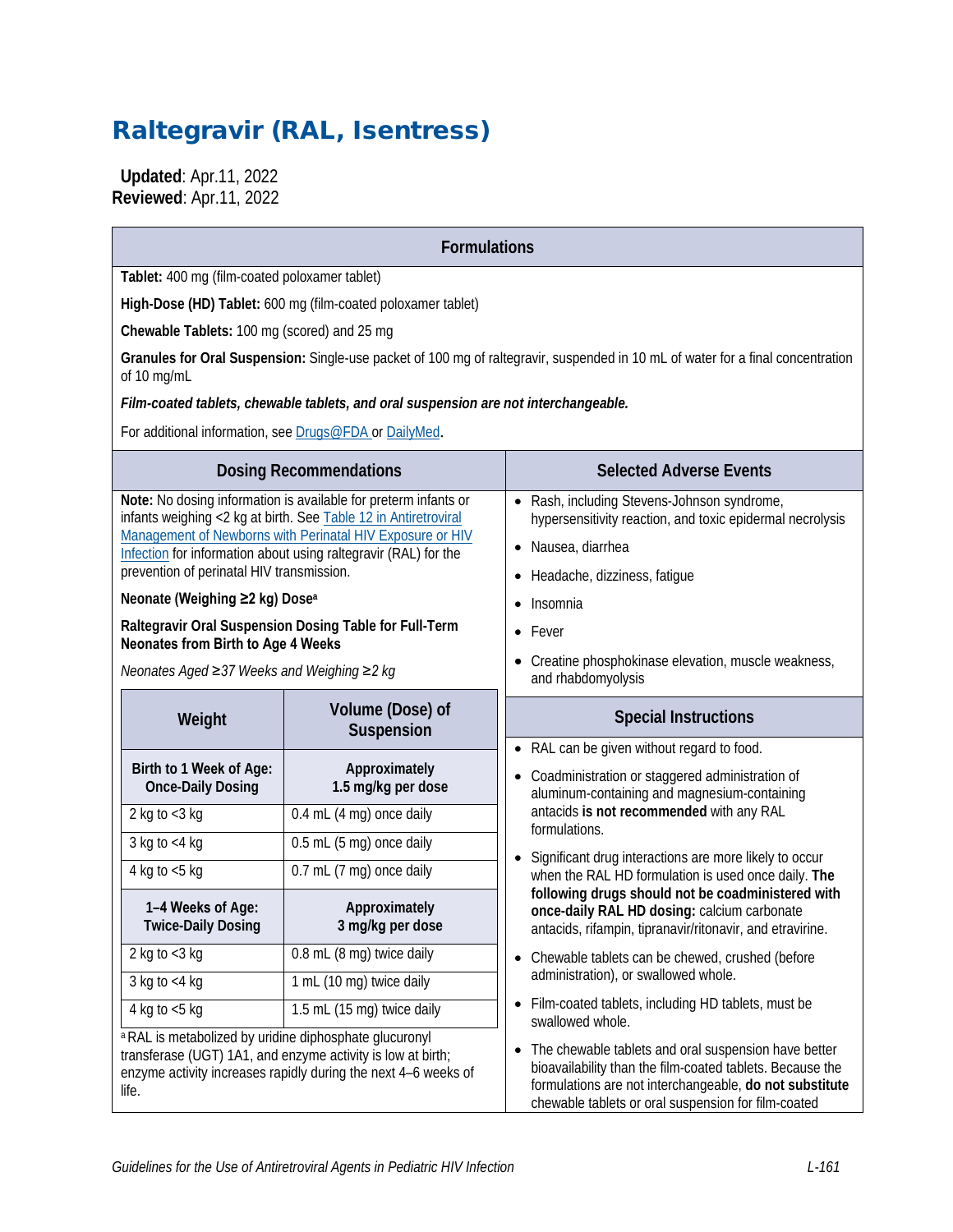**Note:** If the mother has taken RAL 2–24 hours prior to delivery, the neonate's first dose should be delayed until 24–48 hours after birth.

#### **Infant >4 Weeks of Age and Child (Weighing ≥3 kg to <20 kg) Dose**

• For children weighing 3–20 kg, either oral suspension or chewable tablets can be used.

#### **Raltegravir Oral Suspension Dosing Table for Patients Aged >4 Weeks<sup>a</sup>**

**Note:** The maximum dose of oral suspension is 10 mL (RAL 100 mg) twice daily.

| Weight             | <b>Twice-Daily Volume (Dose)</b><br>of Suspension |  |  |  |
|--------------------|---------------------------------------------------|--|--|--|
| 3 kg to $<$ 4 kg   | 2.5 mL (25 mg) twice daily                        |  |  |  |
| 4 kg to $<$ 6 kg   | 3 mL (30 mg) twice daily                          |  |  |  |
| 6 kg to $<8$ kg    | 4 mL (40 mg) twice daily                          |  |  |  |
| 8 kg to $<$ 10 kg  | 6 mL (60 mg) twice daily                          |  |  |  |
| 10 kg to $<$ 14 kg | 8 mL (80 mg) twice daily                          |  |  |  |
| 14 kg to <20 kg    | 10 mL (100 mg) twice daily                        |  |  |  |

a The weight-based dose recommendation for the oral suspension is based on a dose of approximately RAL 6 mg/kg per dose twice daily.

#### **Child and Adolescent Dose for Chewable Tablets, Film-Coated Tablets, and HD Tablets**

*Children Weighing ≥3 kg*

- Weighing  $<$ 25 kg
	- o Chewable tablets twice daily. See the table below for chewable tablet doses.
- Weighing ≥25 kg
	- o RAL 400-mg, film-coated tablets twice daily **or** chewable tablets twice daily. See the table below for chewable tablet doses.

*Children and Adolescents Weighing ≥40 kg* 

- Two RAL 600-mg HD tablets (1,200 mg) once daily
- This dose is for antiretroviral therapy-naive or virologically suppressed patients who are on an initial dose of RAL 400 mg twice daily.

### **Chewable Tablet Dosing Table**<sup>a</sup>

**Note:** The maximum dose of chewable tablets is RAL 300 mg twice daily.

tablets. See specific recommendations for proper dosing of different formulations.

- The chewable tablets should be stored in the original package with a desiccant to protect them from moisture.
- **Instructions for preparing and administering the chewable tablet as a crushed tablet are as follows:** Place the tablet(s) in a small, clean cup. For each tablet, add a teaspoon (~5 mL) of liquid (e.g., water, juice, or breast milk). Within 2 minutes, the tablet(s) will absorb the liquid and fall apart. Using a spoon, crush any remaining pieces of the tablet(s). Immediately administer the entire dose orally. If any portion of the dose is left in the cup, add another teaspoon (~5 mL) of liquid, swirl, and administer immediately.
- The chewable tablets contain phenylalanine, a component of aspartame. Phenylalanine can be harmful to patients with phenylketonuria, and the necessary dietary adjustments should be made in consultation with a metabolic specialist.
- The oral suspension comes in a kit that includes instructions for use, mixing cups, oral dosing syringes, and 60 foil packets. Detailed instructions for preparation are provided in the Instructions for Use document. Each single-use foil packet contains 100 mg of RAL, which will be suspended in 10 mL of water for a final concentration of RAL 10 mg/mL. Gently swirl the mixing cup for 45 seconds in a circular motion to mix the powder into a uniform suspension.
- **Do not shake the oral suspension.** Dose should be administered within 30 minutes of mixing; unused solution should be discarded as directed in the Instructions for Use document. For neonates, most of the prepared oral suspension will be discarded, because the volume for the required dose is much smaller than 10 mL.

### **Metabolism/Elimination**

• UGT1A1-mediated glucuronidation

### **Raltegravir Dosing in Patients with Hepatic Impairment**

- No dose adjustment is necessary for patients with mildto-moderate hepatic insufficiency who are receiving RAL twice daily.
- No studies have been conducted on the use of RAL HD in patients with hepatic impairment. Therefore, administering RAL HD **is not recommended** in patients with hepatic impairment.
- The effect of severe hepatic impairment on RAL pharmacokinetics has not been studied.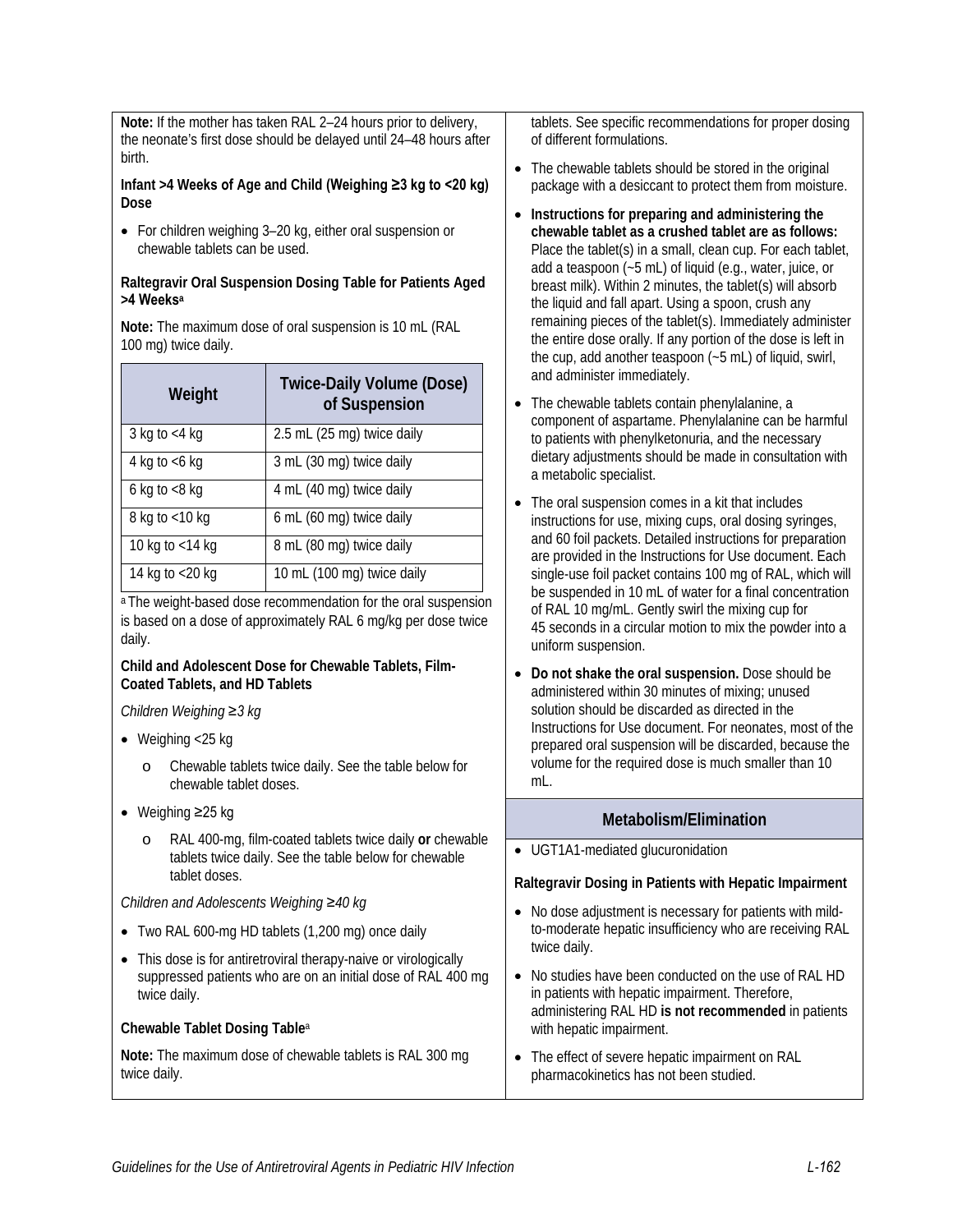| Weight                                                                                                                                                                                                                         | <b>Twice-Daily</b><br><b>Dose</b> | Number of<br><b>Chewable Tablets</b>         |  | Raltegravir Dosing in Patients with Renal Impairment<br>No dose adjustment is necessary in patients with any<br>$\bullet$ |
|--------------------------------------------------------------------------------------------------------------------------------------------------------------------------------------------------------------------------------|-----------------------------------|----------------------------------------------|--|---------------------------------------------------------------------------------------------------------------------------|
| 3 kg to $<$ 6 kg                                                                                                                                                                                                               | RAL 25 mg                         | 1 tablet $(25 \text{ mg})$                   |  | degree of renal impairment.                                                                                               |
| 6 kg to $<$ 10 kg                                                                                                                                                                                                              | RAL 50 mg                         | 2 tablets $(25 \text{ mg})$                  |  |                                                                                                                           |
| 10 kg to $<$ 14 kg                                                                                                                                                                                                             | RAL 75 mg                         | 3 tablets (25 mg)                            |  |                                                                                                                           |
| 14 kg to <20 kg                                                                                                                                                                                                                | <b>RAL 100 mg</b>                 | 1 tablet (100 mg)                            |  |                                                                                                                           |
| 20 kg to <28 kg                                                                                                                                                                                                                | RAL 150 mg                        | $1\frac{1}{2}$ tablets <sup>b</sup> (100 mg) |  |                                                                                                                           |
| 28 kg to $<$ 40 kg                                                                                                                                                                                                             | RAL 200 mg                        | 2 tablets $(100 \text{ mg})$                 |  |                                                                                                                           |
| $≥40$ kg                                                                                                                                                                                                                       | <b>RAL 300 mg</b>                 | 3 tablets (100 mg)                           |  |                                                                                                                           |
| a The weight-based dose recommendation for the chewable tablet<br>is based on a dose of approximately RAL 6 mg/kg per dose twice<br>daily.<br><sup>b</sup> The RAL 100-mg chewable tablet can be divided into equal<br>halves. |                                   |                                              |  |                                                                                                                           |

# **Drug Interactions**

Additional information about drug interactions is available in the [Adult and Adolescent](https://clinicalinfo.hiv.gov/en/guidelines/adult-and-adolescent-arv/whats-new-guidelines)  [Antiretroviral Guidelines](https://clinicalinfo.hiv.gov/en/guidelines/adult-and-adolescent-arv/whats-new-guidelines) and the [HIV Drug Interaction Checker.](http://www.hiv-druginteractions.org/)

- *Metabolism:* The major route of raltegravir (RAL) elimination is mediated through glucuronidation by uridine diphosphate glucuronyl transferase (UGT) 1A1.
- Coadministering RAL with inducers of UGT1A1—such as rifampin and tipranavir—may result in reduced plasma concentrations of RAL. Inhibitors of UGT1A1—such as atazanavir (ATV) may increase plasma concentrations of RAL. No dosing modifications are recommended when RAL is coadministered with atazanavir/ritonavir  $(ATV/r)$  or tipranavir/ritonavir  $(TPV/r)$ . However, RAL high-dose (HD) tablets **should not be coadministered** with TPV/r.
- In adults, an increased dose of RAL is recommended when it is coadministered with rifampin. For adults receiving rifampin, the recommended RAL dose is 800 mg twice daily. **Do not coadminister** rifampin with once-daily RAL HD tablets. In children aged 4 weeks to <12 years who had tuberculosis (TB)/HIV coinfection and were taking rifampin, RAL 12 mg/kg per dose twice daily of the chewable tablet formulation safely achieved pharmacokinetic (PK) targets.<sup>1,2</sup>
- Aluminum-containing antacids and magnesium-containing antacids may reduce RAL plasma concentrations and **should not be coadministered** with RAL.
- Significant drug interactions may be more likely to occur with RAL HD once daily. Trough concentration ( $C_{\text{trough}}$ ) in adults is approximately 30% lower with RAL HD 1,200 mg once daily than with RAL 400 mg twice daily. A lower  $C_{\text{trough}}$  increases the potential for clinically significant drug interactions with interfering drugs that decrease RAL exposure and further lower  $C_{trough}$ . In addition to aluminum-containing and magnesium-containing antacids, the following drugs **should not be coadministered** with the RAL HD formulation: calcium carbonate antacids, rifampin, TPV/r, and etravirine. The impact of other strong inducers of drug-metabolizing enzymes on RAL is unknown; coadministration with phenytoin, phenobarbital, and carbamazepine **is not recommended**.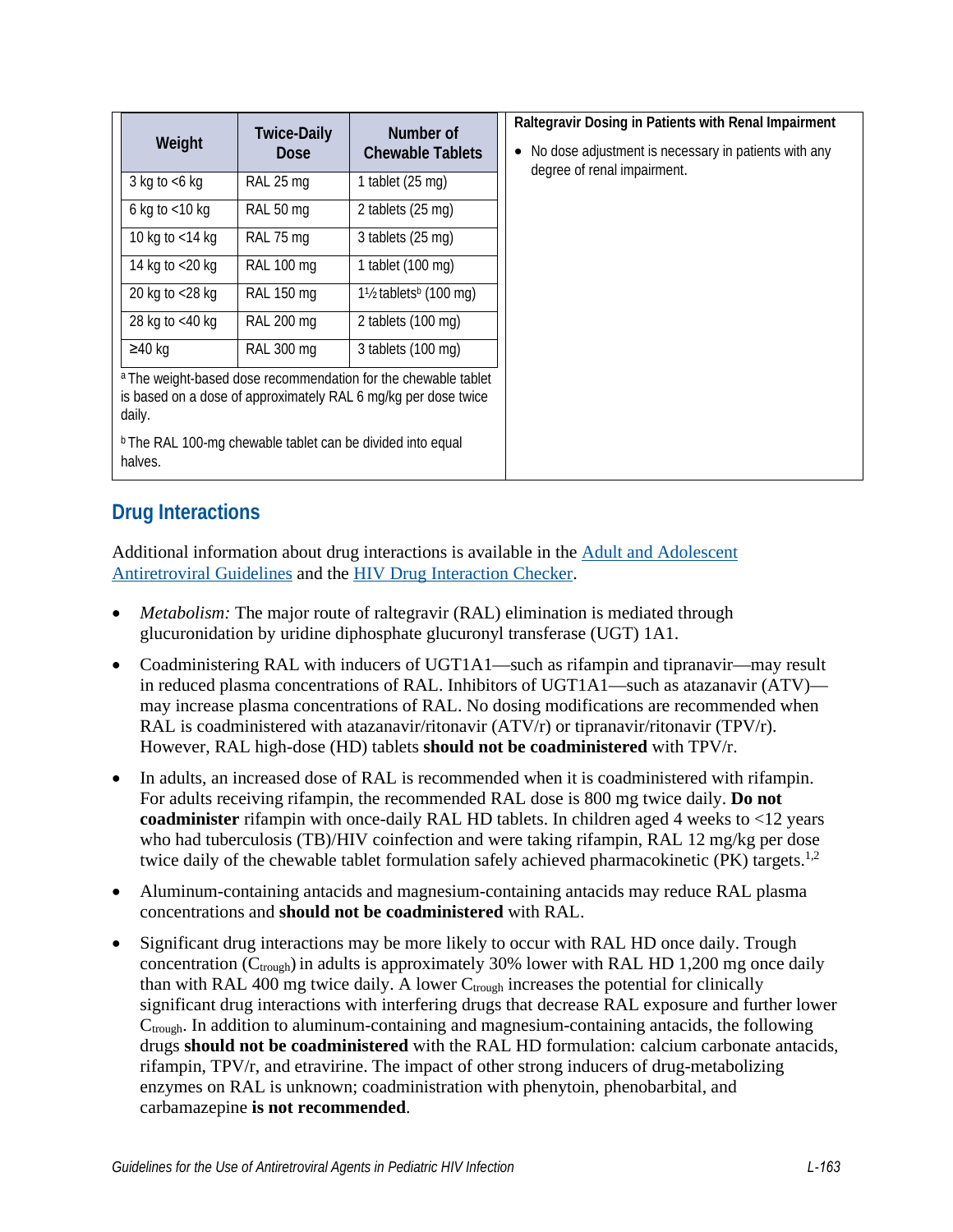• Before administering RAL, clinicians should carefully review a patient's medication profile for potential drug interactions with RAL.

# **Major Toxicities**

- *More common:* Nausea, headache, dizziness, diarrhea, fatigue, itching, insomnia.
- *Less common:* Abdominal pain, vomiting. Patients with chronic active hepatitis B virus infection and/or hepatitis C virus infection are more likely to experience a worsening adverse events (AEs) grade from baseline for laboratory abnormalities of aspartate aminotransferase (AST), alanine aminotransferase (ALT), or total bilirubin than patients who are not coinfected.
- *Rare:* Moderate-to-severe increase in creatine phosphokinase levels. Use RAL with caution in patients who are receiving medications that are associated with myopathy and rhabdomyolysis. Anxiety, depression, and paranoia, especially in those with a history of these conditions. Rash (including Stevens-Johnson syndrome), hypersensitivity reaction, and toxic epidermal necrolysis. Thrombocytopenia. Cerebellar ataxia. Hepatic failure (with and without associated hypersensitivity) in patients with underlying liver disease and/or concomitant medications.

# **Resistance**

The International AIDS Society–USA maintains a [list of updated resistance mutations,](https://www.iasusa.org/resources/hiv-drug-resistance-mutations/) and the [Stanford University HIV Drug Resistance Database](https://hivdb.stanford.edu/DR/) offers a discussion of each mutation.

# **Pediatric Use**

# *Approval*

RAL is an integrase strand transfer inhibitor that is approved by the U.S. Food and Drug Administration (FDA) for use in combination with other antiretroviral (ARV) drugs for the treatment of HIV in pediatric patients weighing  $\geq$  2 kg. The current pediatric FDA approval and dose recommendations are based on evaluations of 122 patients aged ≥4 weeks to 18 years who participated in [IMPAACT P1066](https://www.impaactnetwork.org/studies/p1066) and 42 full-term neonates who were treated for ≤6 weeks starting from birth and followed for a total of 24 weeks during **IMPAACT P1110.**<sup>3</sup>

The FDA has approved RAL HD, which allows once-daily dosing, for use in children and adolescents weighing ≥40 kg.

# *Efficacy in Clinical Trials*

RAL has been evaluated in adults in three large, randomized clinical trials: STARTMRK, SPRING-2, and ACTG A5257. STARTMRK compared the safety and efficacy of a RAL-containing regimen and an efavirenz (EFV)-containing regimen. At 48 weeks, RAL was noninferior to EFV. However, more patients discontinued EFV during the longer follow-up periods of 4 and 5 years, and RAL was found to be virologically and immunologically superior to EFV.<sup>4-6</sup> Results from the SPRING-2 study in treatment-naive adults showed that RAL and dolutegravir (DTG) were equally effective and had similar safety profiles.<sup>7</sup> ACTG A5257 compared RAL to ATV/r and darunavir/ritonavir; all regimens had equivalent virologic efficacy, but RAL had better tolerability.<sup>8</sup> The ONCEMRK study compared RAL 1,200 mg once daily (taken as two 600-mg RAL HD tablets)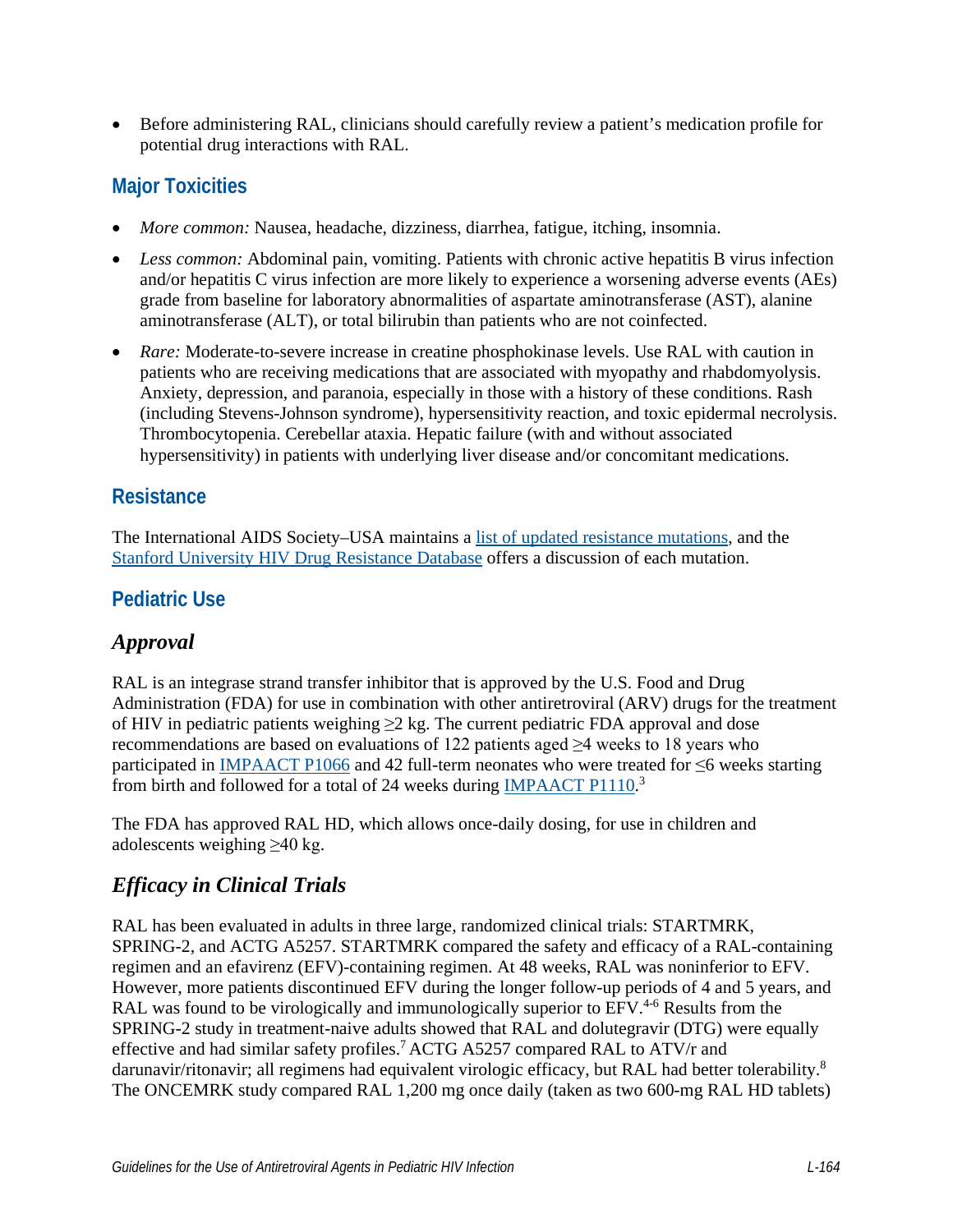to RAL 400 mg twice daily in treatment-naive adults (see the results for the ONCEMRK study in the following section). Once-daily dosing of RAL using the HD tablets was approved by the FDA for adults and children weighing >40 kg who are either treatment naive or virologically suppressed on a twice-daily RAL regimen.

RAL was studied in infants, children, and adolescents in IMPAACT P1066, an open-label trial that evaluated PKs, safety, tolerability, and efficacy. In 96 participants aged 2 to 18 years who were mostly antiretroviral therapy (ART) experienced, 79.1% of the patients achieved a favorable viral load response (i.e., viral loads <400 copies/mL or  $\geq$ 1 log<sub>10</sub> decline in viral load) while receiving the currently recommended dose of RAL. Infants and toddlers aged  $\geq 4$  weeks to  $\leq 2$  years also were enrolled in IMPAACT P1066 and received treatment with RAL oral suspension. At Weeks 24 and 48, 61% of the participants (14 of 23 infants and toddlers) had HIV viral loads<sup>9-11</sup> <400 copies/mL.

# **Efficacy and Pharmacokinetics of Once-Daily Dosing in Children and Adults**

RAL PKs exhibit considerable intrasubject and intersubject variability.<sup>12,13</sup> Current PK targets are based on results from a clinical trial in adults (QDMRK) in which treatment-naive patients with HIV were randomized to receive RAL 800 mg once daily or RAL 400 mg twice daily. After 48 weeks of treatment, the percent of patients who achieved HIV RNA viral loads <50 copies/mL was 83% in the once-daily group, compared with 89% in the twice-daily group. Patients in the once-daily arm with  $C_{\text{trough}}$  concentrations <45 nM (20 ng/mL) were at greater risk of experiencing treatment failure.<sup>12[,13](#page-12-1)</sup> Overall drug exposures were similar in both groups, but the association between higher risk of treatment failure and lower  $C_{\text{trough}}$  concentrations suggests that maintaining RAL trough plasma concentrations >45 nM (20 ng/mL) is important for efficacy.<sup>[12](#page-12-0)[,13](#page-12-1)</sup>

Once-daily dosing with RAL 1,200 mg was found to be as effective as dosing with RAL 400 mg twice daily. In the ONCEMRK study, 797 treatment-naive adults were randomized to receive either RAL 1,200 mg once daily (taken as two 600-mg tablets) or RAL 400 mg twice daily plus tenofovir disoproxil fumarate plus emtricitabine. After 48 weeks, 89% of participants on the once-daily dose and 88% of participants on the twice-daily dose reached viral loads of <40 copies/mL. Discontinuation rates due to AEs were not different between the two groups.<sup>14</sup> In May 2017, oncedaily dosing of RAL using the HD tablets was approved by the FDA for adults and children weighing ≥40 kg who are either treatment naive or virologically suppressed on a twice-daily RAL regimen. The use of once-daily dosing with the HD tablets has not been studied in pediatric patients. Population PK modeling and simulations of once-daily dosing with RAL HD tablets predict that this dosing schedule will produce drug exposures similar to those observed in adult patients during ONCEMRK.<sup>3[,15](#page-12-3)</sup>

Dosing with three 400-mg RAL tablets once daily and dosing with two 600-mg RAL HD tablets once daily are expected to produce similar PK profiles. In adults enrolled in ONCEMRK, the  $C_{\text{trough}}$ concentrations were approximately 30% lower in participants taking once-daily RAL HD tablets than in those taking RAL 400 mg twice daily. Because of this, once-daily dosing of RAL has a greater potential for significant drug interactions; coadministering once-daily RAL with drugs that decrease drug exposure may further decrease  $C_{trough}$ . The highest concentration  $(C_{max})$  is approximately six times higher in patients receiving RAL 1,200 mg once daily than in those receiving RAL 400 mg twice daily, with a twofold higher area under the curve (AUC).

Although modeling and simulations for pediatric patients indicate that PK targets are met using the once-daily RAL 1,200-mg dose, no clinical data exist on the use of this dose in children weighing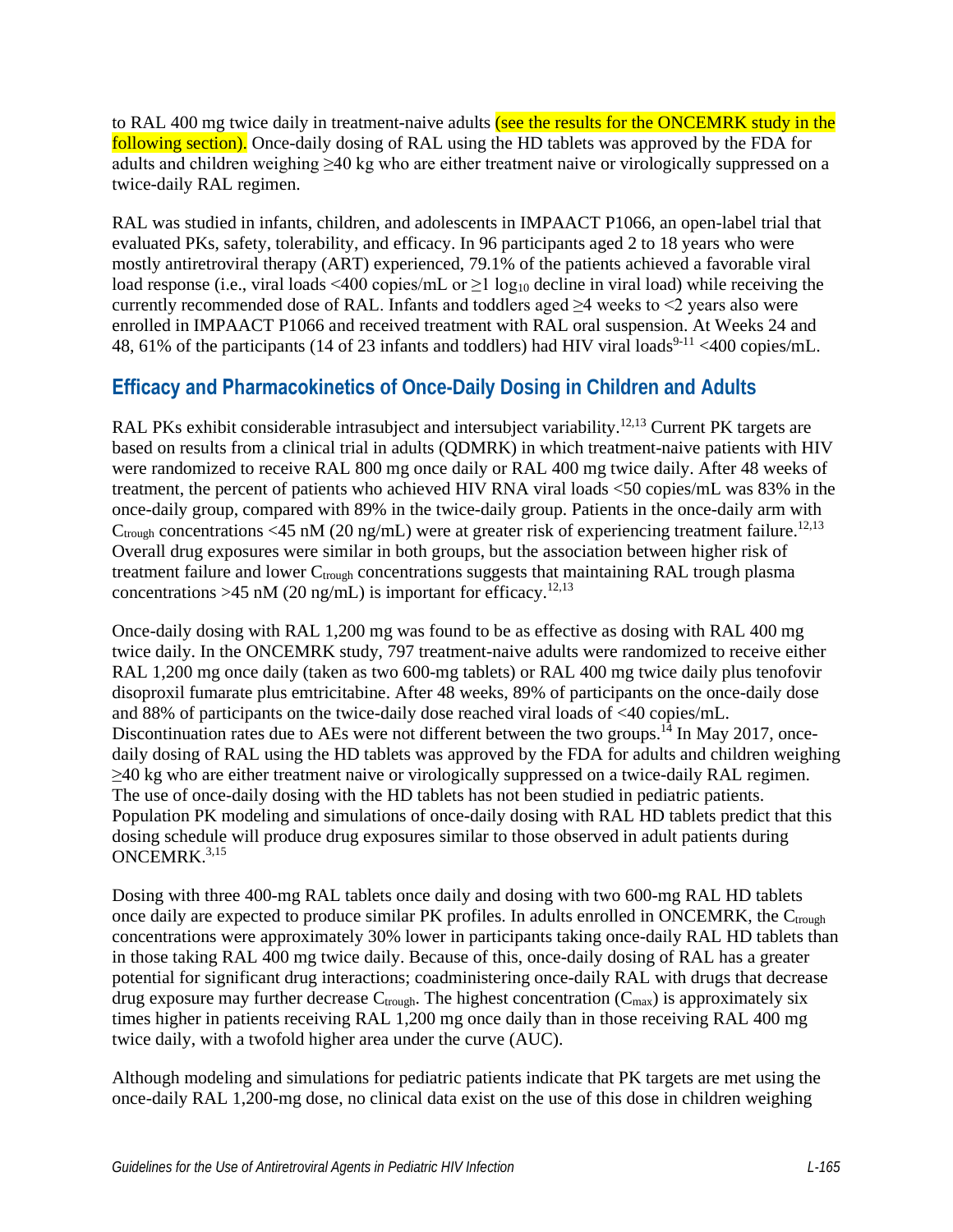<50 kg. Six children in IMPAACT P1066 had drug exposures that were similar to those observed in ONCEMRK, but all six children weighed >50 kg. Dose-related central nervous system toxicities such as insomnia or hyperactivity—may occur in children who are exposed to very high concentrations of RAL. [3](#page-11-0)

# **Efficacy and Pharmacokinetics in Children**

IMPAACT P1066 evaluated the PKs, safety, and efficacy of RAL in treatment-experienced children aged 4 weeks to 18 years. A summary of RAL steady-state PK parameters, following administration of the recommended twice-daily doses (approximately 6 mg/kg twice daily), can be found in Table A  $below<sup>10,11</sup>$  $below<sup>10,11</sup>$  $below<sup>10,11</sup>$ 

### **Table A. Raltegravir Steady-State Pharmacokinetic Parameters in Pediatric Patients Following Administration of Recommended Twice-Daily Doses: IMPAACT P1066**

| <b>Body Weight</b>                                                                                                                                                              | <b>Formulation</b>        | <b>Dose</b>                      | $N^*$ | <b>Geometric Mean</b><br>(V <sup>†</sup> )<br>AUC <sub>0-12h</sub> (µMoh)a,b | <b>Geometric Mean</b><br>(% CV <sup>†</sup> )<br>$C12h$ (nM) <sup>a,b</sup> |  |
|---------------------------------------------------------------------------------------------------------------------------------------------------------------------------------|---------------------------|----------------------------------|-------|------------------------------------------------------------------------------|-----------------------------------------------------------------------------|--|
| <mark>≥25 kg</mark>                                                                                                                                                             | <b>Film-coated tablet</b> | 400 mg twice daily               | 18    | 14.1 (121%)                                                                  | 233 (157%)                                                                  |  |
| <mark>≥25 kg</mark>                                                                                                                                                             | <b>Chewable tablet</b>    | Weight-based dosingc             | 9     | 22.1(36%)                                                                    | 113 (80%)                                                                   |  |
| 11 kg to <25 kg                                                                                                                                                                 | <b>Chewable tablet</b>    | Weight-based dosing <sup>c</sup> | 13    | 18.6 (68%)                                                                   | 82 (123%)                                                                   |  |
| 3 kg to <20 kg                                                                                                                                                                  | Oral suspension           | Weight-based dosing <sup>c</sup> | 19    | 24.5 (43%)                                                                   | 113(69%)                                                                    |  |
| * Number of patients with intensive PK results at the final recommended dose                                                                                                    |                           |                                  |       |                                                                              |                                                                             |  |
| † Geometric coefficient of variation                                                                                                                                            |                           |                                  |       |                                                                              |                                                                             |  |
| a Dharmacokinotic targete for film coated tablets and chouvable tablets <sup>1</sup> AUC <sub>2,22</sub> , 14, 25 uM b (6, 11 mg b/l) <sup>1</sup> C <sub>22</sub> , nM > 33 nM |                           |                                  |       |                                                                              |                                                                             |  |

etic targets for <mark>film-coated tablets and chewable tablets</mark>: AUC<sub>0–12h</sub> 14–25 µM·h (6–11 mg·h/L); C<sub>12h</sub> nM ≥33 nM (14.7 ng/mL)

**b Pharmacokinetic targets for oral suspension:** AUC<sub>0-12h</sub> 14–45 µM·h (6–20 mg·h/L); C<sub>12h</sub> nM ≥75 nM (33.3 ng/mL)

#### <sup>c</sup> To approximate 6 mg/kg twice daily

**Key:** AUC = area under the curve; AUC<sub>0-12h</sub> = AUC from time zero to 12 hours after drug administration;  $C_{12h}$  = concentration at 12 hours (trough);  $CV = coefficient of variation$ 

# **Children Aged 2 Years to 18 Years**

IMPAACT P1066 was a Phase 1/2 open-label, multicenter study that evaluated the PK profile, safety, tolerability, and efficacy of various formulations of RAL in ART-experienced children and adolescents with HIV aged 2 to 18 years. RAL was administered in combination with an optimized background ARV regimen.<sup>[11,](#page-12-4)[16](#page-12-5)</sup> Subjects received either the RAL 400-mg, film-coated tablet formulation twice daily (patients aged 6–18 years and weighing  $\geq$ 25 kg) or the chewable tablet formulation at a dose of RAL 6 mg/kg twice daily (patients aged 2 years to <12 years). In IMPAACT P1066, the initial dose-finding stage included an intensive PK evaluation in various age cohorts (Cohort 1: 12 years to <19 years; Cohort 2: 6 years to <12 years; Cohort 3: 2 years to <6 years). Doses were selected with the aim of achieving target PK parameters that were similar to those seen in adults: PK targets were a geometric mean (GM)  $AUC_{0-12h}$  of 14  $\mu$ M·h to 25  $\mu$ M·h and a GM 12-hour concentration  $(C_{12h}) > 33$  nM. Additional participants were then enrolled in each age cohort to evaluate the long-term efficacy, tolerability, and safety of RAL.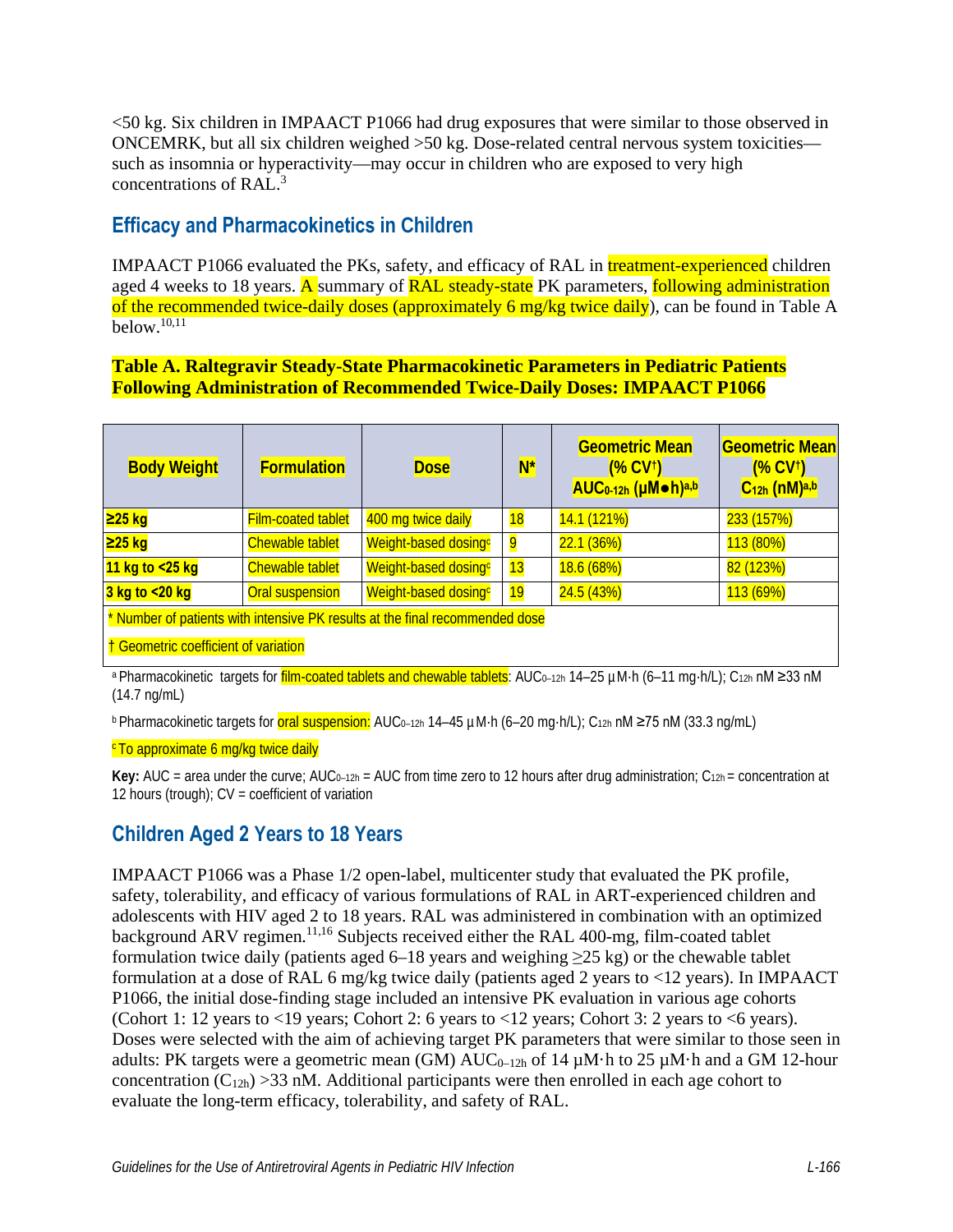A total of 126 treatment-experienced participants were enrolled, with 96 participants receiving the final recommended dose of RAL. Only treatment-experienced patients were eligible to enroll, and the optimized regimen was determined by the site investigators. Adolescents tended to be more treatment experienced and have more advanced disease than those in the younger cohorts, with 75% having the Centers for Disease Control and Prevention Category B or C classification of HIV infection. Ninetysix participants completed 48 weeks of treatment. Seventy-nine percent of participants achieved HIV RNA <400 copies/mL, and 57% of participants achieved HIV RNA <50 copies/mL, with a mean CD4 T lymphocyte (CD4) count increase<sup>11</sup> of 156 cells/mm<sup>3</sup> (4.6%). Among 36 subjects who experienced virologic failure, the development of drug resistance and/or poor adherence were contributing factors. Genotypic resistance data were available for 34 patients who experienced virologic failure, and RAL-associated mutations were detected in 12 out of 34 of those patients. The frequency, type, and severity of AEs through Week 48 were comparable to those observed in adult studies. AEs were commonly reported, but few serious AEs were considered to be drug related. Patients with AEs that were considered to be drug related included one patient with Grade 3 psychomotor hyperactivity, abnormal behavior, and insomnia, as well as one patient with a Grade 2 allergic rash on Day 17 and Grade 3 ALT and Grade 4 AST laboratory elevations after Day 122. There were no discontinuations due to AEs and no drug-related deaths.<sup>11</sup> Overall, RAL was well tolerated when administered as a film-coated tablet twice daily in subjects aged 6 years to <19 years and as chewable tablets at a dose of approximately 6 mg/kg twice daily in subjects aged 2 years to  $\langle 12 \rangle$  years, with favorable virologic and immunologic responses.<sup>17</sup>

### **Children Aged ≥4 Weeks to <2 Years**

IMPAACT P1066 studied 26 infants and toddlers aged 4 weeks to <2 years who were administered the granules for RAL oral suspension in combination with an optimized background ARV regimen. All subjects had previously received ARV drugs to prevent perinatal transmission and/or treat HIV, and 69% had baseline plasma HIV RNA exceeding 100,000 copies/mL. PK targets for Cohort IV (6 months to <2 years) and Cohort V (4 weeks to <6 months) were modified to a GM AUC<sub>0-12h</sub> of 14  $\mu$ M·h to 45  $\mu$ M·h and a GM C<sub>12h</sub>  $\geq$ 75 nM (33.3 ng/mL). These targets were modified so that an estimated >90% of patients would have  $C_{12h}$  above the 45 nM threshold. By Week 48, two subjects experienced AEs that were thought to be related to the study drug: one patient experienced a serious erythematous rash that resulted in permanent discontinuation of RAL, and one patient experienced immune reconstitution inflammatory syndrome. Virologic success, defined as  $\geq 1 \log_{10}$  decline in HIV RNA or <400 copies/mL at 48 weeks, was achieved in >87% of participants. At 48 weeks of follow up, 45.5% of subjects had HIV RNA <50 copies/mL and mean CD4 count increases of 527.6 cells/mm<sup>3</sup> (7.3%). Four subjects in Cohort 4 experienced virologic failure by Week 48, and one participant had a RAL-associated resistance mutation. Overall, the granules for oral suspension, at a dose of approximately RAL 6 mg/kg twice daily, were well tolerated and had good efficacy.<sup>10</sup>

# **Long-Term Follow Up in Children**

The IMPAACT P1066 study team reported results regarding the safety and efficacy of different RAL formulations at 240 weeks in children enrolled in this multicenter trial.<sup>18</sup> Eligible participants were children aged 4 weeks to 18 years who had previously been treated with ART and who were experiencing virologic failure at the time of enrollment. RAL was added to an optimized ARV regimen in all participants. RAL was well tolerated, and few serious clinical or laboratory safety events were noted during the study.<sup>18</sup>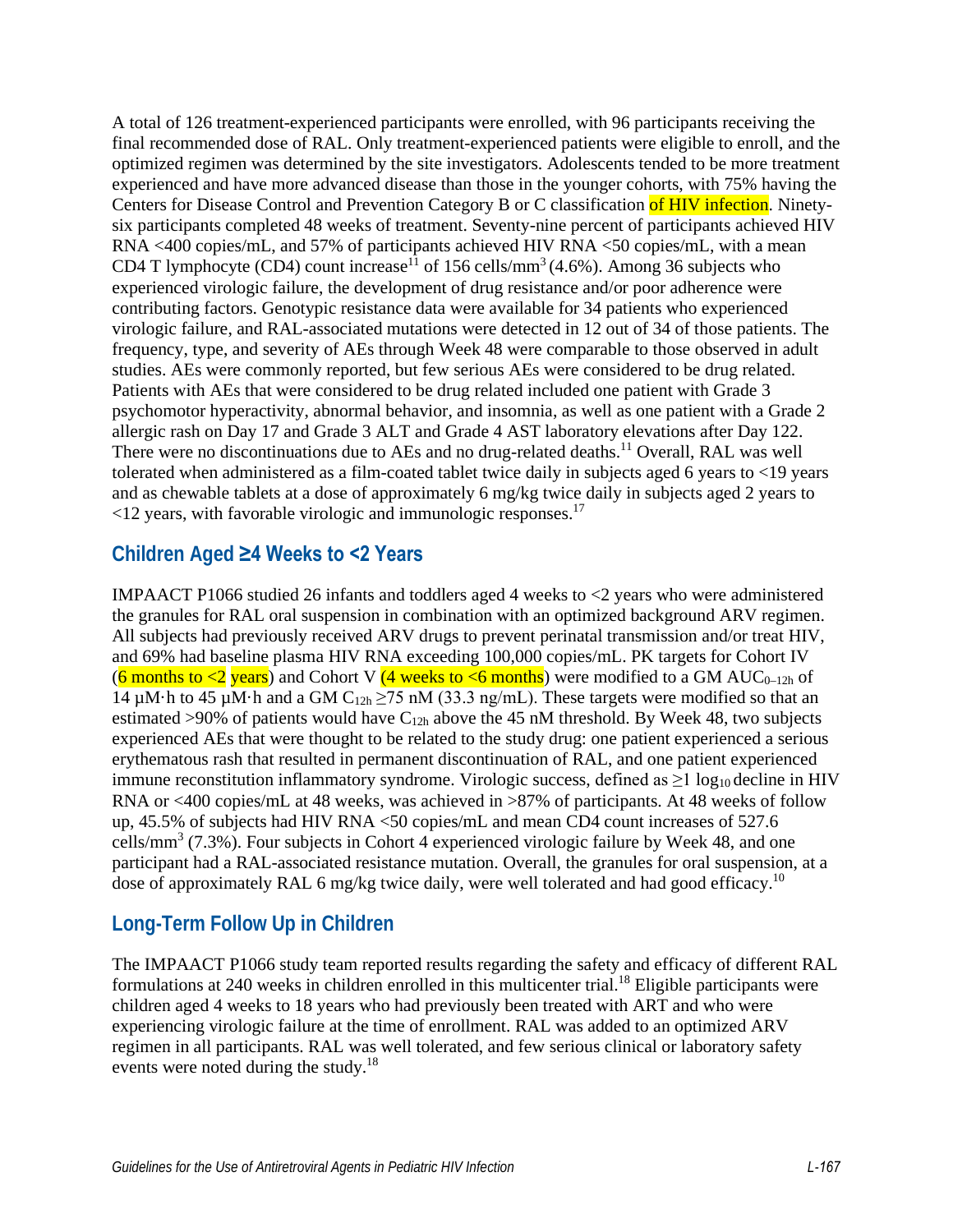The proportion of participants who achieved virologic success at 240 weeks varied by the RAL formulation used: 19 of 43 children (44.2%) who received RAL 400-mg tablets; 24 of 31 children (77.4%) who received chewable tablets; and 13 of 15 children (86.7%) who received the oral granules for suspension. RAL resistance was documented in 19 of 50 patients (38%) who experienced virologic rebound after initial suppression. These results suggest that younger children with less treatment experience are more likely to have sustained virologic suppression, whereas older children with an extensive treatment history are more likely to experience treatment failure and develop resistance to RAL. Poor adherence among adolescents may have contributed to the lower efficacy observed in older children who received the RAL 400-mg tablets.<sup>18</sup>

# **Neonates Aged <4 Weeks**

RAL is metabolized by UGT1A1, the same enzyme that is responsible for the elimination of bilirubin. UGT enzyme activity is low at birth, and RAL elimination is prolonged in neonates. Washout PKs of RAL in neonates born to pregnant women with HIV were studied in [IMPAACT](https://www.impaactnetwork.org/studies/p1097)  [P1097.](https://www.impaactnetwork.org/studies/p1097)<sup>[19](#page-12-8)</sup> The neonatal plasma half-life of RAL was highly variable, ranging from 9.3 to 184 hours. This suggests that neonatal development may impact UGT1A1 enzyme activity, redistribution, and/or enterohepatic recirculation of RAL. RAL competes with unconjugated bilirubin for albumin binding sites. When RAL plasma concentrations are extremely high, unconjugated bilirubin may be displaced from albumin by RAL and cross the blood–brain barrier, leading to bilirubin-induced neurologic dysfunction. The effect of RAL on neonatal bilirubin binding is unlikely to be clinically significant, unless concentrations that are 50-fold to 100-fold higher than typical peak concentrations are reached (approximately  $5,000$  ng/mL).<sup>20</sup>

IMPAACT P1110 was a Phase 1, multicenter trial that enrolled full-term neonates with or without *in utero* RAL exposure at risk of acquiring HIV. RAL-exposed neonates were those whose mothers received RAL within 2 to 24 hours of delivery. For RAL-exposed neonates, the initial dose of RAL was delayed until 12 to 60 hours after delivery. The study design included two cohorts: Cohort 1 infants received two RAL doses that were administered 1 week apart, and Cohort 2 infants received daily RAL doses for the first 6 weeks of life. PK data from Cohort 1 and from older infants and children were combined in a population PK model, and simulations were used to select the following RAL dosing regimen for evaluation in infants in Cohort 2: RAL 1.5 mg/kg daily, starting within 48 hours of life and continuing through Day 7; RAL 3 mg/kg twice daily on Days 8 to 28 of life; and RAL 6 mg/kg twice daily after 4 weeks of age.<sup>21</sup> Protocol exposure targets for each subject were AUC<sub>0–24hr</sub> 12 mg·h/L to 40 mg·h/L, AUC<sub>0–12hr</sub> 6 mg·h/L to 20 mg·h/L, and C<sub>12h</sub> or C<sub>24h</sub> > 33 ng/mL. Safety was assessed using clinical and laboratory evaluations.<sup>[19,](#page-12-8)[22](#page-13-2)[,23](#page-13-3)</sup>

Twenty-six RAL-naive infants and 10 RAL-exposed infants were enrolled in Cohort 2; 25 RALnaive infants and 10 RAL-exposed infants had evaluable PK results and safety data. Results for the RAL-naive infants and RAL-exposed infants who were enrolled in Cohort 2 are contained in Table B below[.23](#page-13-3)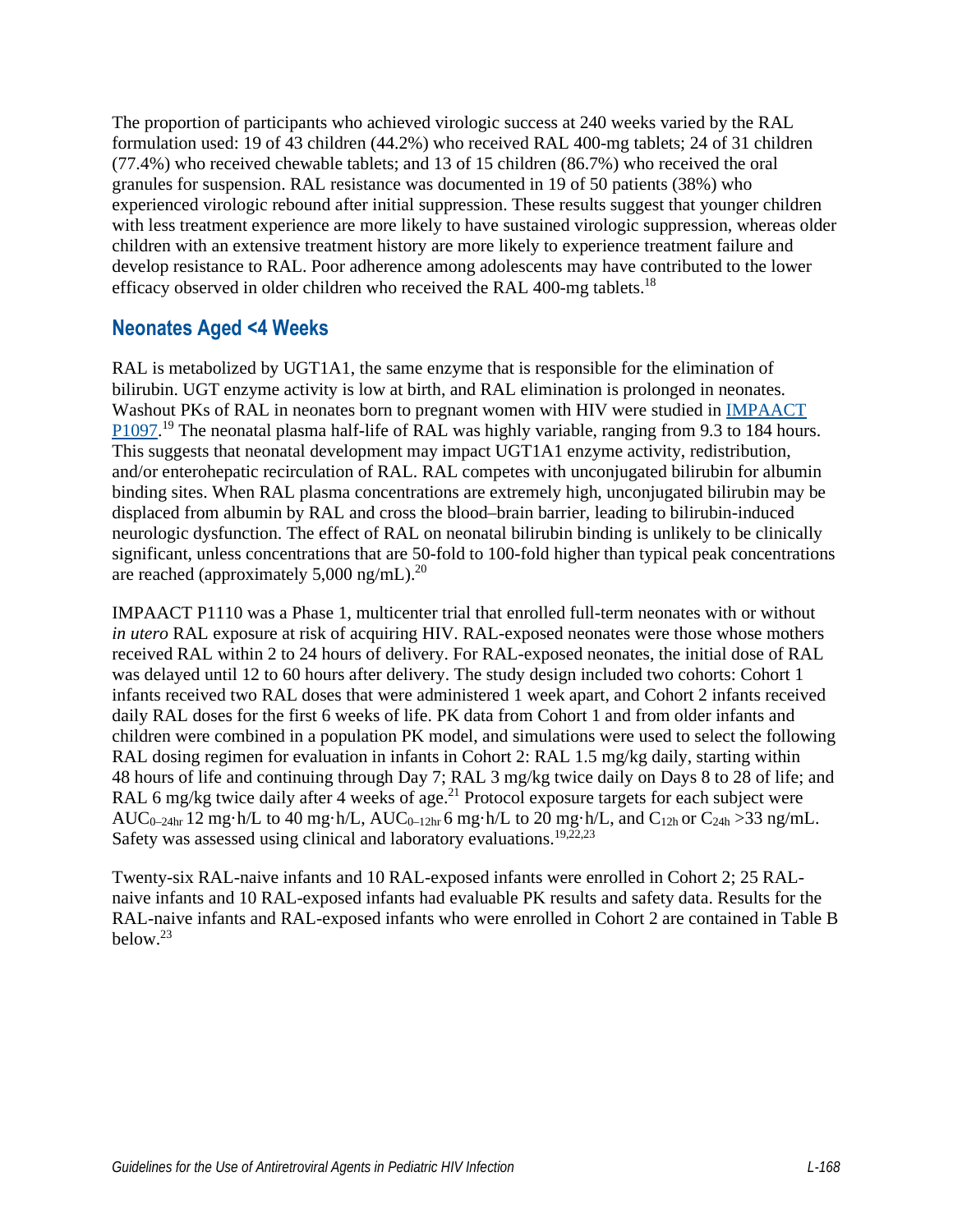### **Table B. Raltegravir Pharmacokinetic Parameters for Raltegravir-Naive and Raltegravir-Exposed Neonates**

|                                            | <b>Initial Dose:</b>               | <b>Initial Dose:</b>               | Days 15-18:                                 | Days 15-18:                         |
|--------------------------------------------|------------------------------------|------------------------------------|---------------------------------------------|-------------------------------------|
|                                            | RAL 1.5 mg/kg<br><b>Once Daily</b> | RAL 1.5 mg/kg<br><b>Once Daily</b> | RAL 3.0 mg/kg<br><b>Twice Daily</b>         | RAL 3.0 mg/kg<br><b>Twice Daily</b> |
| <b>PK Parameter</b>                        | <b>RAL-Naive</b><br>$(n = 25)^d$   | <b>RAL-Exposed</b><br>$(n = 10)$   | <b>RAL-Naive</b><br>$(n = 24)$ <sup>e</sup> | <b>RAL-Exposed</b><br>$(n = 10)^f$  |
|                                            | <b>GM (CV%)</b>                    | <b>GM (CV%)</b>                    | <b>GM (CV%)</b>                             | <b>GM (CV%)</b>                     |
| AUC <sub>0-24h</sub> (mg·h/L) <sup>a</sup> | 38.2 (42.0%)                       | 42.9 (25.3%)                       |                                             |                                     |
| AUC <sub>0-12h</sub> (mg·h/L)              |                                    |                                    | 14.3(49.5%)                                 | 18.3(62.8%)                         |
| Ctrough (ng/mL)b                           | 948 (84.0%)                        | 946 (74.0%)                        | 176 (162.1%)                                | 274 (176.4%)                        |
| $C_{\text{max}}$ (ng/mL) <sup>c</sup>      | 2,350(36.5%)                       | 2,565 (23.1%)                      | 2,849 (47.5%)                               | $3,667$ (46.3%)                     |
| <b>T<sub>max</sub></b> (hours)             | 5.4(71.5%)                         | 3.8(88.8%)                         | 2.3(77.1%)                                  | 1.9(52.3%)                          |
| T <sub>1/2</sub> (hours)                   | 15.8 (101.4%)                      | 14.4(69.5%)                        | 2.5(34.1%)                                  | 2.9(20.7%)                          |

a AUC targets: AUC<sub>0-24h</sub> 12-40 mg·h/L and AUC<sub>0-12h</sub> 6-20 mg·h/L.

b Ctrough concentration >33 ng/mL. For initial dose, Clast collected at 24 hours was used. For Days 15-18, C<sub>12h</sub> was estimated when the 12 hours post-dose sample was collected earlier than 12 hours after dosing (the protocol specified a sample collection time of 8–12 hours post dose).

 $\rm{c}$  C<sub>max</sub> <8,724 ng/mL

d AUC0–24h could not be estimated for one infant.

e AUC<sub>0-12h</sub> and C<sub>trough</sub> could not be estimated for one infant with delayed absorption.

 $f AUC_{0-12h}$  and  $C_{max}$  could not be estimated for one infant with incomplete sample collection.

**Key:** AUC = area under the curve;  $AUC_{0-12h} = AUC$  from time zero to 12 hours after drug administration;  $AUC_{0-24h} = AUC$  from time zero to 24 hours after drug administration; C<sub>last</sub> = last measurable plasma concentration; C<sub>max</sub> = maximum concentration;  $C_{\text{foudh}}$  = trough concentration;  $CV = coefficient$  of variation;  $GM =$  geometric mean;  $PK =$  pharmacokinetic;  $RAL =$  raltegravir;  $T_{1/2}$  = half-life;  $T_{max}$  = time to reach maximum concentration

Daily RAL was safe and well tolerated during the first 6 weeks of life. Infants were treated for up to 6 weeks from birth and followed for a total of 24 weeks. All GM protocol exposure targets were met. In some infants,  $AUC_{0-24h}$  following the initial dose was slightly above the target range, but this is considered acceptable given the rapid increase in RAL metabolism during the first week of life. The PK targets and the safety guidelines were met for both RAL-naive and RAL-exposed infants in Cohort 2 using the specified dosing regimen. No drug-related clinical AEs were observed. Three laboratory AEs were reported among the RAL-naive infants: Grade 4 transient neutropenia occurred in one infant who received a zidovudine-containing regimen; two bilirubin elevations (one Grade 1 and one Grade 2) were considered nonserious and did not require specific therapy.<sup>3</sup> Among the RALexposed infants, four infants exhibited Grade 3 or 4 toxicities: anemia in one infant, neutropenia in one infant, and hyperbilirubinemia in two infants. No specific therapy was required to treat these toxicities, and no infants required phototherapy or exchange transfusion for hyperbilirubinemia.

Results from IMPAACT P1110 confirmed the PK modeling and simulation submitted for FDA approval and labeling. Neonates born to mothers who received RAL 2 to 24 hours prior to delivery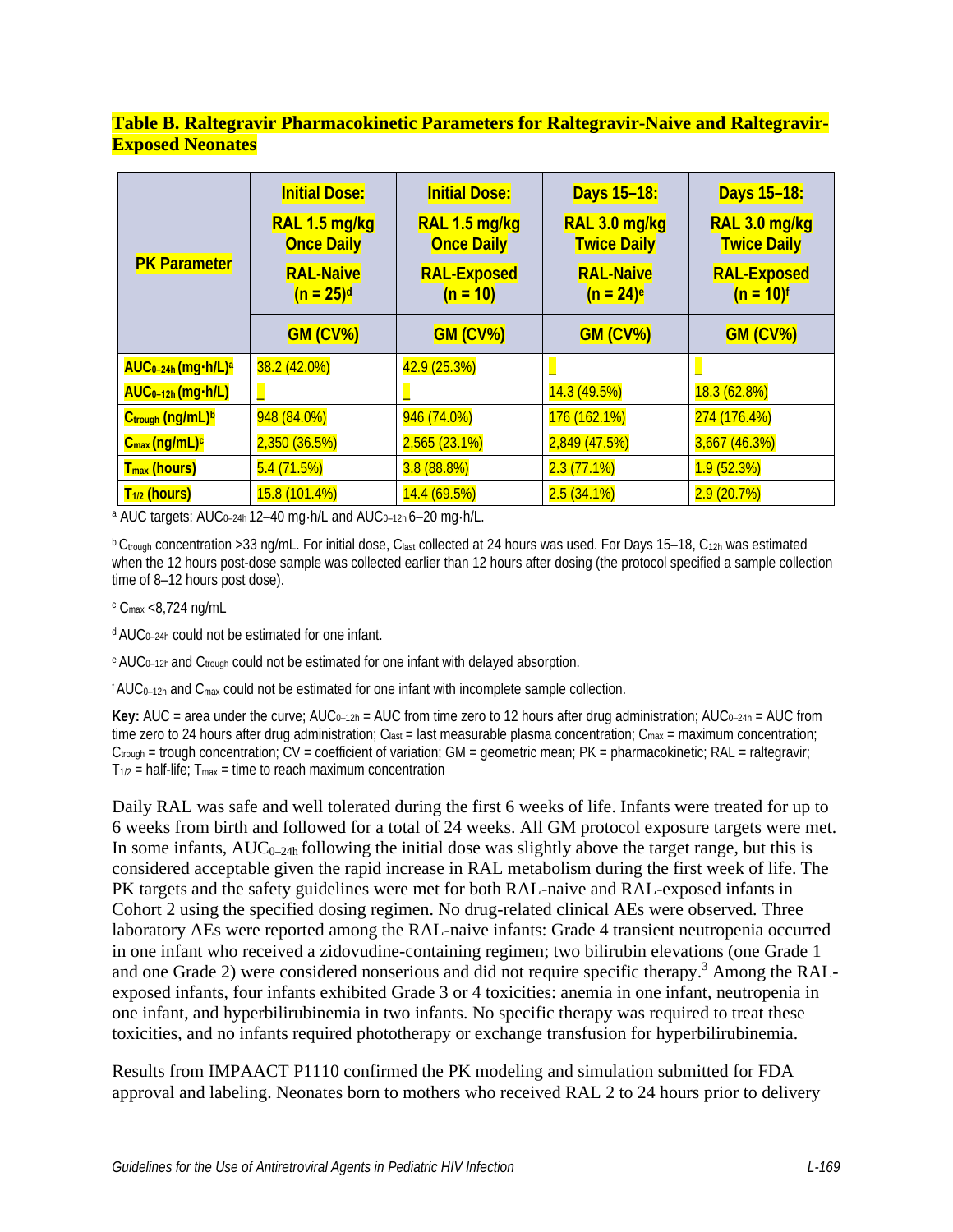should have their first dose of RAL delayed until 24 to 48 hours after birth.<sup>22,23</sup> RAL can be safely administered to full-term infants using the daily dosing regimen that was studied in IMPAACT P1110. This regimen **is not recommended** for use in preterm infants.

RAL elimination kinetics in preterm and low-birth-weight neonates after maternal dosing was studied in IMPAACT P1097.<sup>24</sup> Sixteen mothers and their 18 low-birth-weight neonates  $\overline{(-2.5 \text{ kg})}$ were enrolled. Median (range) RAL elimination half-life was 24.4 hours (10.1–83) hours (n = 17). A PK model incorporating slower clearance in preterm neonates demonstrated that a reduction in RAL dosing is required in this population.<sup>24</sup>

Two case reports of preterm infants who received RAL to prevent perinatal transmission have been published[.25](#page-13-5)[,26](#page-13-6) These case reports involved one infant born at a gestational age of 24 weeks and 6 days who weighed 800 g and another infant born at 33 weeks gestation who weighed 1,910 g. In both infants, intermittent dosing of RAL was done using real-time therapeutic drug monitoring in the neonatal intensive care unit.<sup>25,26</sup> Less frequent dosing was required because RAL elimination was significantly delayed in these preterm infants. RAL PKs and safety must be studied in preterm infants before RAL can be safely used without real-time PK monitoring in this population.

# **Formulations**

The PKs of RAL in adult patients with HIV who swallowed intact 400-mg tablets were compared with those observed in patients who chewed the 400-mg, film-coated tablets because of swallowing difficulties. Drug absorption was significantly higher among patients who chewed the tablets, although the palatability was rated as poor.<sup>27</sup> In adult volunteers, the PKs of RAL 800 mg taken once daily by chewing was compared with the PKs of two doses of RAL 400 mg taken every 12 hours by swallowing. Participants who took RAL by chewing had significantly higher drug exposure and reduced PK variability than those who swallowed whole tablets according to current recommendations[.28](#page-13-8) According to the manufacturer, the film-coated tablets must be swallowed whole.

The RAL chewable tablet and oral suspension have higher oral bioavailability than the 400-mg, filmcoated tablet, according to a comparative study in healthy adult volunteers.<sup>29</sup> Compared with the RAL 400-mg tablet formulation, the RAL 600-mg tablet has higher relative bioavailability.<sup>3,[30](#page-14-0)</sup> Interpatient and intrapatient variability for PK parameters of RAL are considerable, especially with the film-coated tablet[s.3,](#page-11-0)[31](#page-14-1) Because of differences in the bioavailability of various formulations, the dosing recommendations for each formulation differ, and the formulations **are not interchangeable.** When prescribing RAL, clinicians should refer to the appropriate dosing table for the chosen formulation. The use of RAL chewable tablets as dispersible tablets in children aged <2 years has been studied in [IMPAACT P1101](https://www.impaactnetwork.org/studies/p1101) for infants and toddlers with TB/HIV coinfection who received rifampin as part of their TB treatment. The use of RAL chewable tablets dispersed in water at a dose of RAL [1](#page-11-2)2 mg/kg per dose twice daily safely achieved PK targets.<sup>1,32</sup> The RAL chewable tablets are now approved for use in infants and young children 4 weeks of age and older and weighing at least 2 kg[.33](#page-14-3) An *in vitro* evaluation demonstrated that the chewable tablets are stable in various liquids, including water, apple juice, and breast milk. $^{33}$  The chewable tablets may be crushed and mixed with a small amount of liquid to facilitate administration (see Special Instructions above).

Palatability was evaluated as part of IMPAACT P1066. Both chewable tablets and oral granules for suspension were thought to have acceptable palatability. Seventy-three percent of those surveyed reported no problems with chewable tablets; 82.6% reported no problems with administering the oral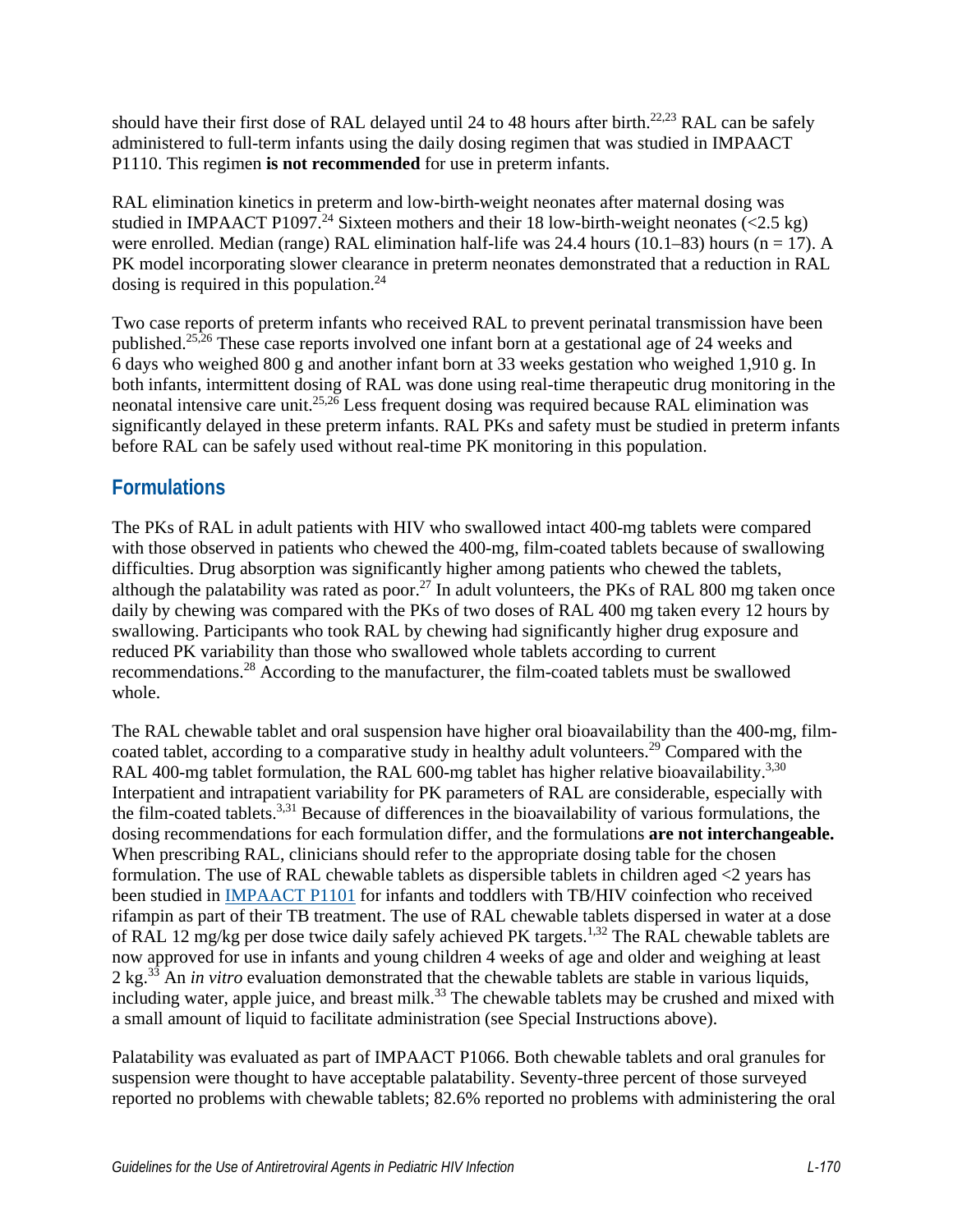granules.[10,](#page-11-1)[11](#page-12-4) The acceptability and feasibility of administering RAL granules for oral suspension in a low-resource setting has been studied in a clinic in South Africa. With proper training by health care personnel, caregivers were able to prepare the suspension safely and accurately.[34](#page-14-4)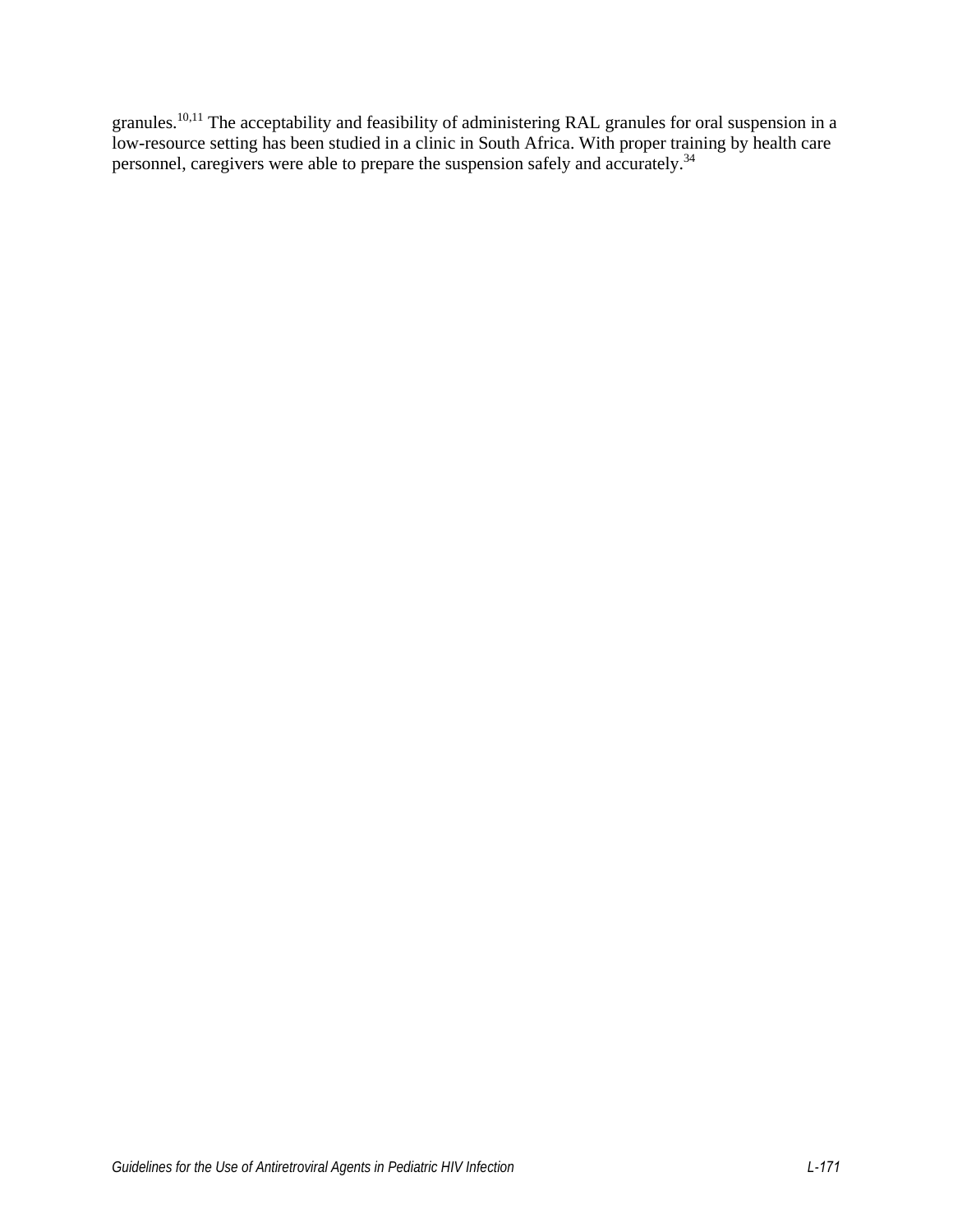### **References**

- <span id="page-11-2"></span>1. Meyers T, Samson P, Acosta EP, et al. Pharmacokinetics and safety of a raltegravircontaining regimen in HIV-infected children aged 2–12 years on rifampicin for tuberculosis. *AIDS*. 2019;33(14):2197-2203. Available at: [https://www.ncbi.nlm.nih.gov/pubmed/31689263.](https://www.ncbi.nlm.nih.gov/pubmed/31689263)
- 2. Krogstad P, Samson P, Acosta EP, et al. Pharmacokinetics and safety of a raltegravircontaining regimen in children aged 4 weeks to 2 years living with human immunodeficiency virus and receiving rifampin for tuberculosis. *J Pediatric Infect Dis Soc*. 2021;10(2):201-204. Available at: [https://www.ncbi.nlm.nih.gov/pubmed/32448902.](https://www.ncbi.nlm.nih.gov/pubmed/32448902)
- <span id="page-11-0"></span>3. Raltegravir (Isentress ) [package insert]. Food and Drug Administration. 2020. Available at: [https://www.accessdata.fda.gov/drugsatfda\\_docs/label/2020/022145s042,203045s016,20578](https://www.accessdata.fda.gov/drugsatfda_docs/label/2020/022145s042,203045s016,205786s008lblrpl.pdf) [6s008lblrpl.pdf.](https://www.accessdata.fda.gov/drugsatfda_docs/label/2020/022145s042,203045s016,205786s008lblrpl.pdf)
- 4. Lennox JL, DeJesus E, Lazzarin A, et al. Safety and efficacy of raltegravir-based versus efavirenz-based combination therapy in treatment-naive patients with HIV-1 infection: a multicentre, double-blind randomised controlled trial. *Lancet*. 2009;374(9692):796-806. Available at: [http://www.ncbi.nlm.nih.gov/pubmed/19647866.](http://www.ncbi.nlm.nih.gov/pubmed/19647866)
- 5. DeJesus E, Rockstroh JK, Lennox JL, et al. Efficacy of raltegravir versus efavirenz when combined with tenofovir/emtricitabine in treatment-naive HIV-1-infected patients: week-192 overall and subgroup analyses from STARTMRK. *HIV Clin Trials*. 2012;13(4):228-232. Available at: [http://www.ncbi.nlm.nih.gov/pubmed/22849964.](http://www.ncbi.nlm.nih.gov/pubmed/22849964)
- 6. Rockstroh JK, DeJesus E, Lennox JL, et al. Durable efficacy and safety of raltegravir versus efavirenz when combined with tenofovir/emtricitabine in treatment-naive HIV-1-infected patients: final 5-year results from STARTMRK. *J Acquir Immune Defic Syndr*. 2013;63(1):77-85. Available at: [http://www.ncbi.nlm.nih.gov/pubmed/23412015.](http://www.ncbi.nlm.nih.gov/pubmed/23412015)
- 7. Raffi F, Jaeger H, Quiros-Roldan E, et al. Once-daily dolutegravir versus twice-daily raltegravir in antiretroviral-naive adults with HIV-1 infection (SPRING-2 study): 96 week results from a randomised, double-blind, non-inferiority trial. *Lancet Infect Dis*. 2013;13(11):927-935. Available at: [http://www.ncbi.nlm.nih.gov/pubmed/24074642.](http://www.ncbi.nlm.nih.gov/pubmed/24074642)
- 8. Lennox JL, Landovitz RJ, Ribaudo HJ, et al. Efficacy and tolerability of 3 nonnucleoside reverse transcriptase inhibitor-sparing antiretroviral regimens for treatment-naive volunteers infected with HIV-1: a randomized, controlled equivalence trial. *Ann Intern Med*. 2014;161(7):461-471. Available at: [http://www.ncbi.nlm.nih.gov/pubmed/25285539.](http://www.ncbi.nlm.nih.gov/pubmed/25285539)
- 9. Briz V, Leon-Leal JA, Palladino C, et al. Potent and sustained antiviral response of raltegravir-based highly active antiretroviral therapy in HIV type 1-infected children and adolescents. *Pediatr Infect Dis J*. 2012;31(3):273-277. Available at: [http://www.ncbi.nlm.nih.gov/pubmed/22330165.](http://www.ncbi.nlm.nih.gov/pubmed/22330165)
- <span id="page-11-1"></span>10. Nachman S, Alvero C, Acosta EP, et al. Pharmacokinetics and 48-week safety and efficacy of raltegravir for oral suspension in human immunodeficiency virus type-1-infected children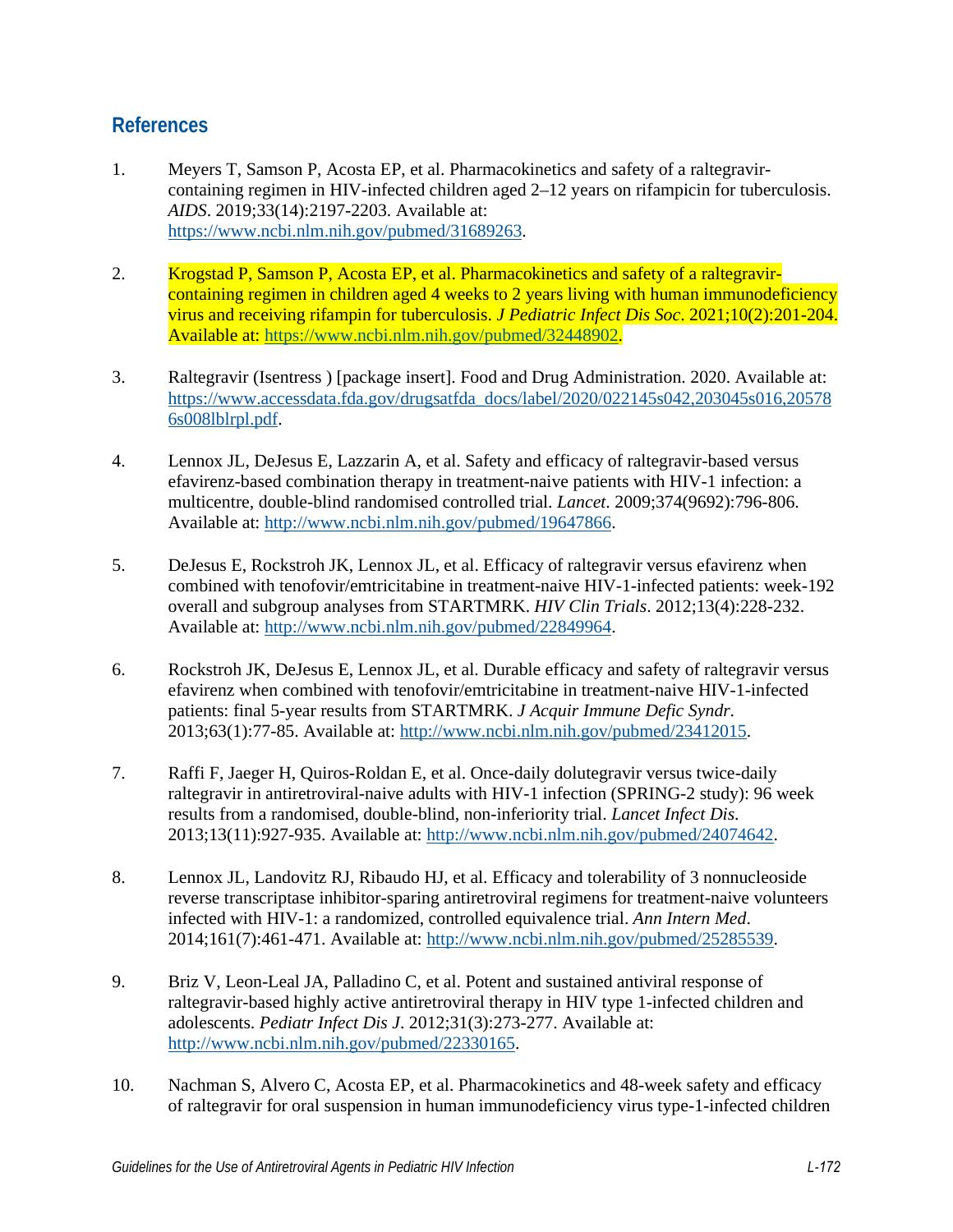4 weeks to 2 years of age. *J Pediatric Infect Dis Soc*. 2015;4(4):e76-83. Available at: [http://www.ncbi.nlm.nih.gov/pubmed/26582887.](http://www.ncbi.nlm.nih.gov/pubmed/26582887)

- <span id="page-12-4"></span>11. Nachman S, Zheng N, Acosta EP, et al. Pharmacokinetics, safety, and 48-week efficacy of oral raltegravir in HIV-1-infected children aged 2 through 18 years. *Clin Infect Dis*. 2014;58(3):413-422. Available at: [http://www.ncbi.nlm.nih.gov/pubmed/24145879.](http://www.ncbi.nlm.nih.gov/pubmed/24145879)
- <span id="page-12-0"></span>12. Rizk ML, Hang Y, Luo WL, et al. Pharmacokinetics and pharmacodynamics of once-daily versus twice-daily raltegravir in treatment-naive HIV-infected patients. *Antimicrob Agents Chemother*. 2012;56(6):3101-3106. Available at: [http://www.ncbi.nlm.nih.gov/pubmed/22430964.](http://www.ncbi.nlm.nih.gov/pubmed/22430964)
- <span id="page-12-1"></span>13. Rizk ML, Du L, Bennetto-Hood C, et al. Population pharmacokinetic analysis of raltegravir pediatric formulations in HIV-infected children 4 weeks to 18 years of age. *J Clin Pharmacol*. 2015;55(7):748-756. Available at: [http://www.ncbi.nlm.nih.gov/pubmed/25753401.](http://www.ncbi.nlm.nih.gov/pubmed/25753401)
- <span id="page-12-2"></span>14. Cahn P, Sax PE, Squires K, et al. Raltegravir 1200 mg once daily vs 400 mg twice daily, with emtricitabine and tenofovir disoproxil fumarate, for previously untreated HIV-1 infection: week 96 results from ONCEMRK, a randomized, double-blind, noninferiority trial. *J Acquir Immune Defic Syndr*. 2018;78(5):589-598. Available at: [https://www.ncbi.nlm.nih.gov/pubmed/29771789.](https://www.ncbi.nlm.nih.gov/pubmed/29771789)
- <span id="page-12-3"></span>15. Food and Drug Administration. Raltegravir clinical pharmacology review. 2017. Available at: [https://www.fda.gov/downloads/Drugs/DevelopmentApprovalProcess/DevelopmentResource](https://www.fda.gov/downloads/Drugs/DevelopmentApprovalProcess/DevelopmentResources/UCM562849.pdf) [s/UCM562849.pdf.](https://www.fda.gov/downloads/Drugs/DevelopmentApprovalProcess/DevelopmentResources/UCM562849.pdf)
- <span id="page-12-5"></span>16. Larson KB, King JR, Acosta EP. Raltegravir for HIV-1 infected children and adolescents: efficacy, safety, and pharmacokinetics. *Adolesc Health Med Ther*. 2013;4:79-87. Available at: [http://www.ncbi.nlm.nih.gov/pubmed/24600298.](http://www.ncbi.nlm.nih.gov/pubmed/24600298)
- <span id="page-12-6"></span>17. Tuluc F, Spitsin S, Tustin NB, et al. Decreased PD-1 expression on CD8 lymphocyte subsets and increase in CD8 Tscm cells in children with HIV receiving raltegravir. *AIDS Res Hum Retroviruses*. 2016;33:133-142. Available at: [https://www.ncbi.nlm.nih.gov/pubmed/27615375.](https://www.ncbi.nlm.nih.gov/pubmed/27615375)
- <span id="page-12-7"></span>18. Nachman S, Alvero C, Teppler H, et al. Safety and efficacy at 240 weeks of different raltegravir formulations in children with HIV-1: a phase 1/2 open label, non-randomised, multicentre trial. *Lancet HIV*. 2018;5(12):e715-e722. Available at: [https://www.ncbi.nlm.nih.gov/pubmed/30527329.](https://www.ncbi.nlm.nih.gov/pubmed/30527329)
- <span id="page-12-8"></span>19. Clarke DF, Acosta EP, Rizk ML, et al. Raltegravir pharmacokinetics in neonates following maternal dosing. *J Acquir Immune Defic Syndr*. 2014;67(3):310-315. Available at: [http://www.ncbi.nlm.nih.gov/pubmed/25162819.](http://www.ncbi.nlm.nih.gov/pubmed/25162819)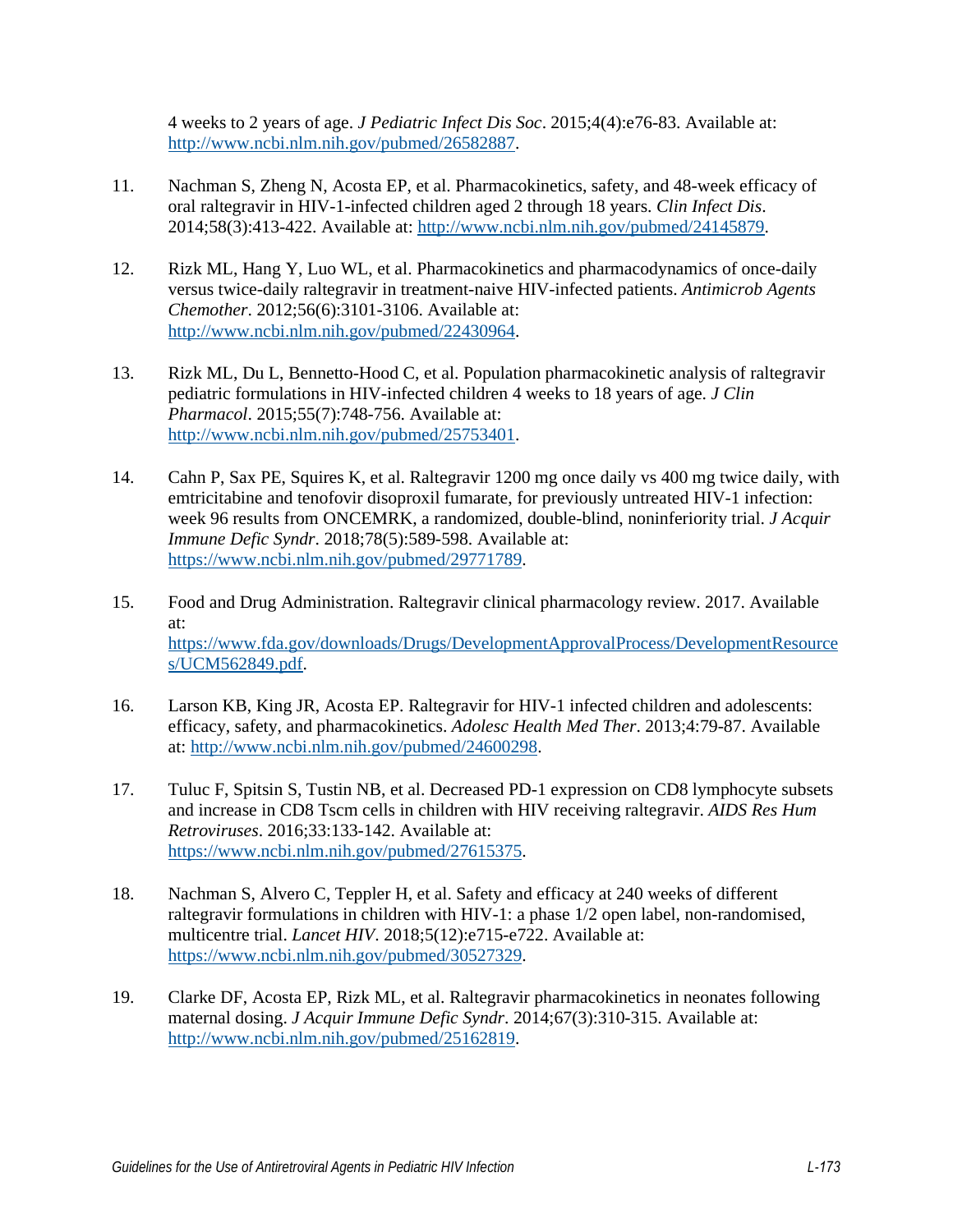- <span id="page-13-0"></span>20. Clarke DF, Wong RJ, Wenning L, Stevenson DK, Mirochnick M. Raltegravir in vitro effect on bilirubin binding. *Pediatr Infect Dis J*. 2013;32(9):978-980. Available at: [http://www.ncbi.nlm.nih.gov/pubmed/23470680.](http://www.ncbi.nlm.nih.gov/pubmed/23470680)
- <span id="page-13-1"></span>21. Clarke DF, Mirochnick M, Acosta EP, et al. Use of modeling and simulations to determine raltegravir dosing in neonates: a model for safely and efficiently determining appropriate neonatal dosing regimens: IMPAACT P1110. *J Acquir Immune Defic Syndr*. 2019;82(4):392- 398. Available at: [https://www.ncbi.nlm.nih.gov/pubmed/31658182.](https://www.ncbi.nlm.nih.gov/pubmed/31658182)
- <span id="page-13-2"></span>22. Lommerse J, Clarke D, Kerbusch T, et al. Maternal-neonatal raltegravir population pharmacokinetics modeling: implications for initial neonatal dosing. *CPT Pharmacometrics Syst Pharmacol*. 2019;8(9):643-653. Available at: [https://www.ncbi.nlm.nih.gov/pubmed/31215170.](https://www.ncbi.nlm.nih.gov/pubmed/31215170)
- <span id="page-13-3"></span>23. Clarke DF, Acosta EP, Cababasay M, et al. Raltegravir pharmacokinetics and safety in HIV-1 exposed neonates at risk of infection: IMPAACT P1110. *JAIDS* 2020;84(1):70-77. Available at: [https://www.ncbi.nlm.nih.gov/pubmed/?term=Raltegravir++pharmacokinetics+and+safety+i](https://www.ncbi.nlm.nih.gov/pubmed/?term=Raltegravir++pharmacokinetics+and+safety+in+HIV-1+exposed+neonates+at+risk+of+infection) [n+HIV-1+exposed+neonates+at+risk+of+infection](https://www.ncbi.nlm.nih.gov/pubmed/?term=Raltegravir++pharmacokinetics+and+safety+in+HIV-1+exposed+neonates+at+risk+of+infection) [Epub ahead of print].
- <span id="page-13-4"></span>24. Clarke DF, Lommerse J, Acosta EP, et al. Impact of low birth weight and prematurity on neonatal raltegravir pharmacokinetics: Impaact P1097. *J Acquir Immune Defic Syndr*. 2020;85:626-634. Available at: [https://www.ncbi.nlm.nih.gov/pubmed/32925360.](https://www.ncbi.nlm.nih.gov/pubmed/32925360)
- <span id="page-13-5"></span>25. Trahan MJ, Lamarre V, Metras ME, Kakkar F. Use of triple combination antiretroviral therapy with raltegravir as empiric HIV therapy in the high-risk HIV-exposed newborn. *Pediatr Infect Dis J*. 2018;38(4):410-412. Available at: [https://www.ncbi.nlm.nih.gov/pubmed/30153229.](https://www.ncbi.nlm.nih.gov/pubmed/30153229)
- <span id="page-13-6"></span>26. Kreutzwiser D, Sheehan N, Dayneka N, et al. Therapeutic drug monitoring guided raltegravir dosing for prevention of vertical transmission in a premature neonate born to a woman living with perinatally acquired HIV. *Antivir Ther*. 2017;22(6):545-549. Available at: [https://www.ncbi.nlm.nih.gov/pubmed/28198351.](https://www.ncbi.nlm.nih.gov/pubmed/28198351)
- <span id="page-13-7"></span>27. Cattaneo D, Baldelli S, Cerea M, et al. Comparison of the in vivo pharmacokinetics and in vitro dissolution of raltegravir in HIV patients receiving the drug by swallowing or by chewing. *Antimicrob Agents Chemother*. 2012;56(12):6132-6136. Available at: [http://www.ncbi.nlm.nih.gov/pubmed/22964253.](http://www.ncbi.nlm.nih.gov/pubmed/22964253)
- <span id="page-13-8"></span>28. Cattaneo D, Cossu MV, Fucile S, et al. Comparison of the pharmacokinetics of raltegravir given at 2 doses of 400 mg by swallowing versus one dose of 800 mg by chewing in healthy volunteers: a randomized, open-label, 2-period, single-dose, crossover phase 1 study. *Ther Drug Monit*. 2015;37(1):119-125. Available at: [http://www.ncbi.nlm.nih.gov/pubmed/24988438.](http://www.ncbi.nlm.nih.gov/pubmed/24988438)
- <span id="page-13-9"></span>29. Brainard D, Gendrano N, Jin B, et al. A pharmacokinetic comparison of adult and pediatric formulations of RAL in healthy adults. Presented at: Conference on Retroviruses and Opportunistic Infections (CROI); 2010. San Francisco, CA.